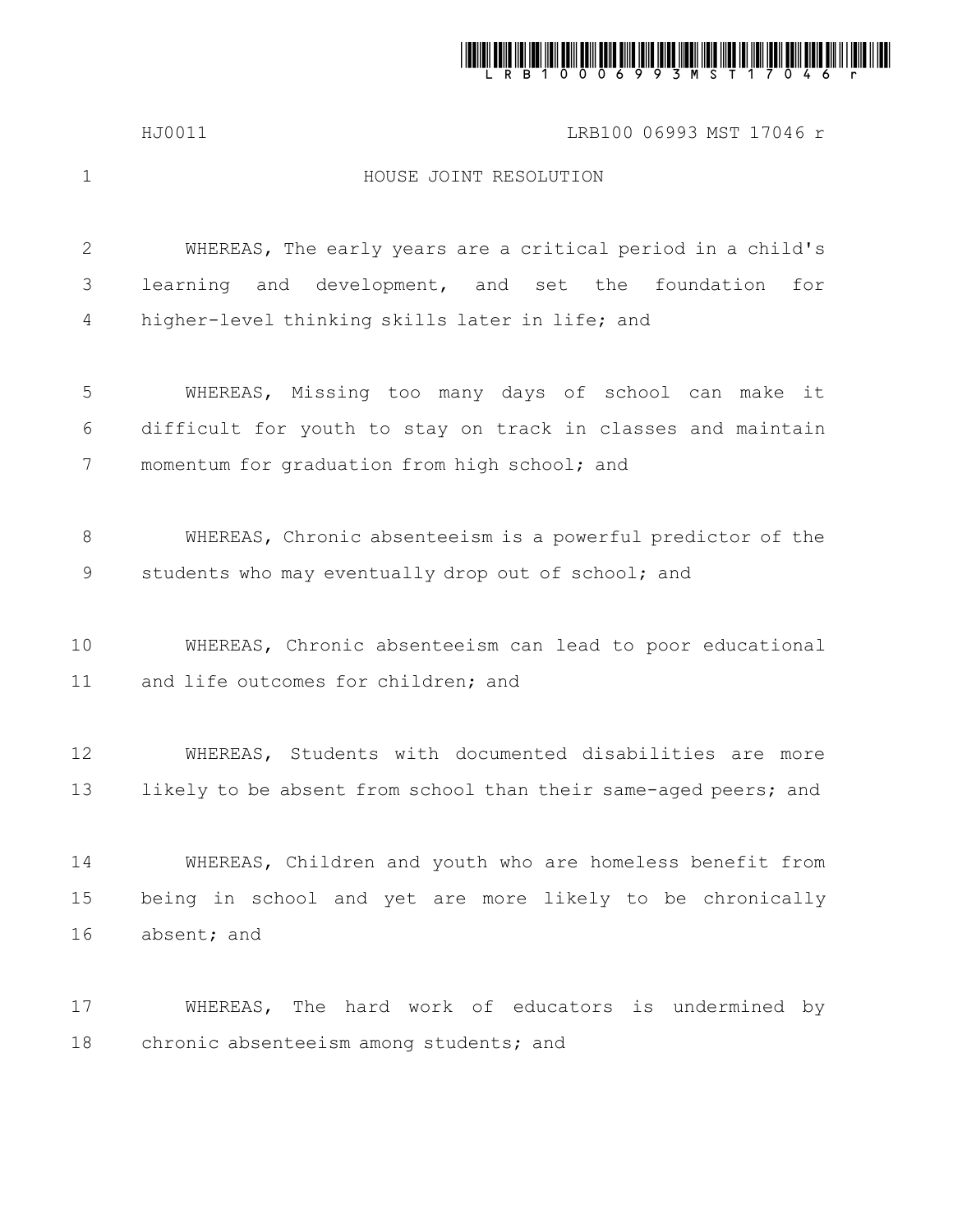WHEREAS, Positive re-engagement strategies can decrease chronic absenteeism and youth involvement in the juvenile justice system; and 1 2 3 HJ0011 -2- LRB100 06993 MST 17046 r

WHEREAS, Children with involved families have better school attendance, lower suspension rates, and overall higher graduation rates; and 4 5 6

WHEREAS, Students who are in school every day are much more likely to engage in positive behaviors; and 7 8

WHEREAS, Community involvement decreases chronic absenteeism and potentially increases the local quality of life; and 9 10 11

WHEREAS, School attendance promotes college and career readiness, thereby increasing the number of students in Illinois with high quality degrees and credentials; therefore, be it 12 13 14 15

RESOLVED, BY THE HOUSE OF REPRESENTATIVES OF THE ONE HUNDREDTH GENERAL ASSEMBLY OF THE STATE OF ILLINOIS, THE SENATE CONCURRING HEREIN, that we encourage the Illinois State Board of Education and each school district in this State to consider the benefits of the attendance awareness campaign "Every Student Counts, Every Day Matters" encouraged by the Illinois 16 17 18 19 20 21